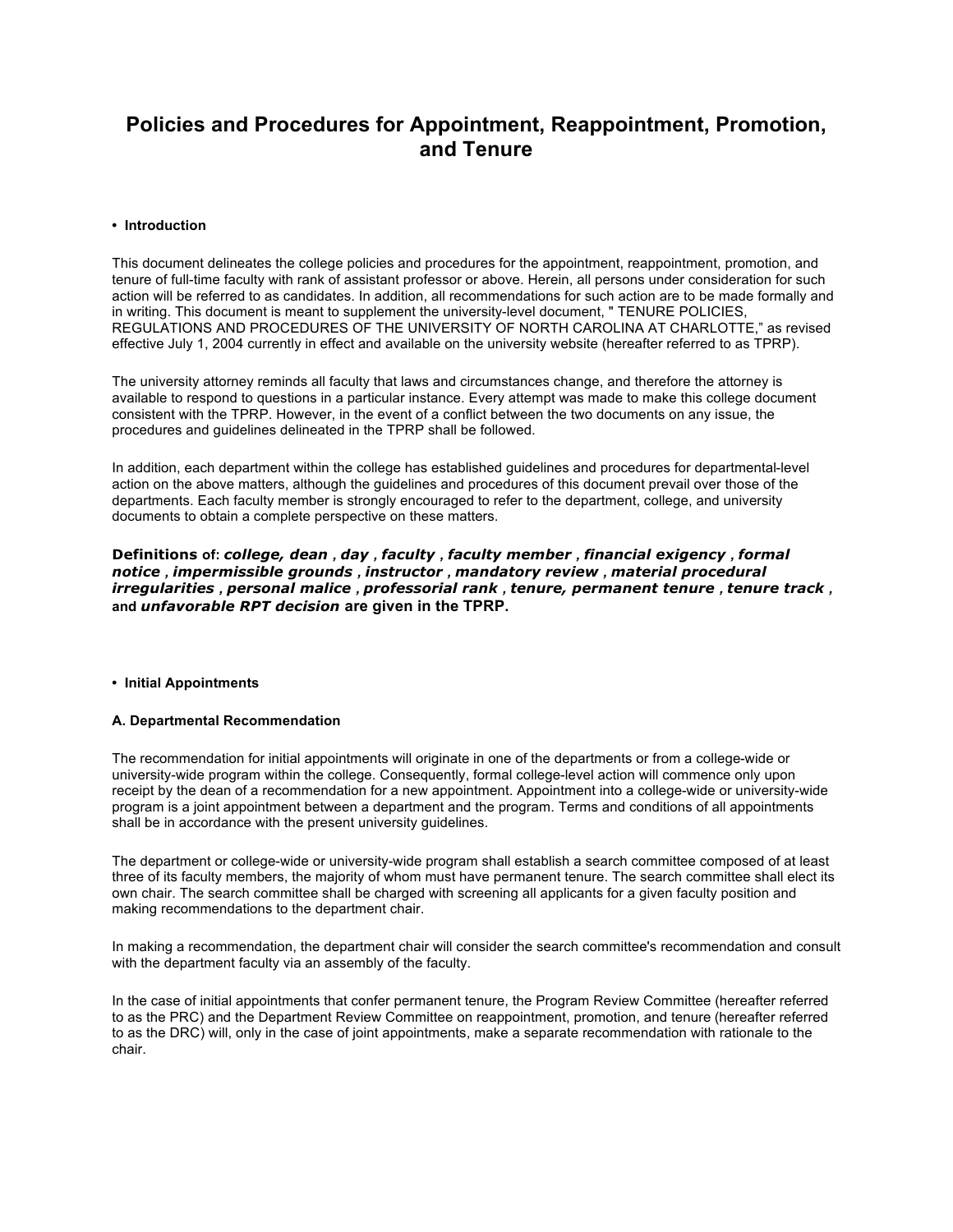The chair of the department will forward his/her recommendation for appointment along with the department search committee's recommendation, the PRC's recommendation (if applicable), and the DRC's recommendation (if applicable and including minority opinions from members of the PRC and the DRC) to the dean.

# **B. College Recommendation**

In the case of appointments with tenure, the dean shall submit all departmental and program (if applicable) recommendations and rationale (the chair's and the department search and review committees', and PRC's if applicable) and supporting documents to the College of Engineering Review Committee . The College of Engineering Review Committee (CERC) on reappointment, promotion, and tenure shall be invited to participate in the on-campus interview process.

The CERC shall make its recommendation, along with any minority opinions, to the dean.

Subsequent to receiving the CERC's recommendation and rationale, the dean shall consult with those bodies with whom his/her recommendation differs prior to making his/her final recommendation.

In all cases, the dean shall forward his/her recommendation, the recommendation of the CERC (if applicable, including written minority opinions), and all departmental and program (if applicable) recommendations and minority opinions of the review committees to the Provost.

The provost shall have final authority to make decisions to appoint associate professors and professors without permanent tenure. For an appointment that would confer permanent tenure, the provost shall make a recommendation to the chancellor.

If the chancellor decides not to recommend an appointment that would confer permanent tenure, that decision is final. If the chancellor concurs with a recommendation from the provost to make an appointment that would confer permanent tenure, the chancellor shall forward his or her recommendation to the Board of Trustees for final approval.

# **• III. Reappointment, Promotion, and Conferral of Permanent Tenure**

# **A. Faculty Member's Right to Terminate Review**

A faculty member may terminate a review for reappointment, promotion, or the conferral of permanent tenure at any time prior to notification of the provost's final decision under Section 6.3.4 of the TPRP by delivering a signed, written request for termination of review to the department chair, with copies to the dean and provost. The department chair, dean, or provost shall respond in writing to the request. If the request is granted, the termination of the review is irrevocable.

If the review terminated by the faculty member included the question of reappointment, employment in the professorial rank will not extend beyond the end of the current term of employment.

If the review terminated by the faculty member included the question of promotion or of the conferral of permanent tenure when such review is not mandated by Section 3.2 of the TPRP, then the review shall be terminated. The termination of a review under these circumstances shall have no effect on voluntary or mandatory reviews in subsequent academic years.

# **B. Channels of Review**

Initial review of cases being considered for reappointment, promotion, and conferral of permanent tenure will be made by the DRC. In the case of appointments held jointly by a department and a college-wide or university-wide program, an independent review of the case will be made by the Program Review Committee (PRC).

The PRC will submit its recommendation to the Department Review Committee (DRC) which shall submit its own recommendation to the department chair. The department chair, after consulting separately with the assembled DRC and PRC (if applicable) and with the assembled tenured faculty of the department (excluding those faculty under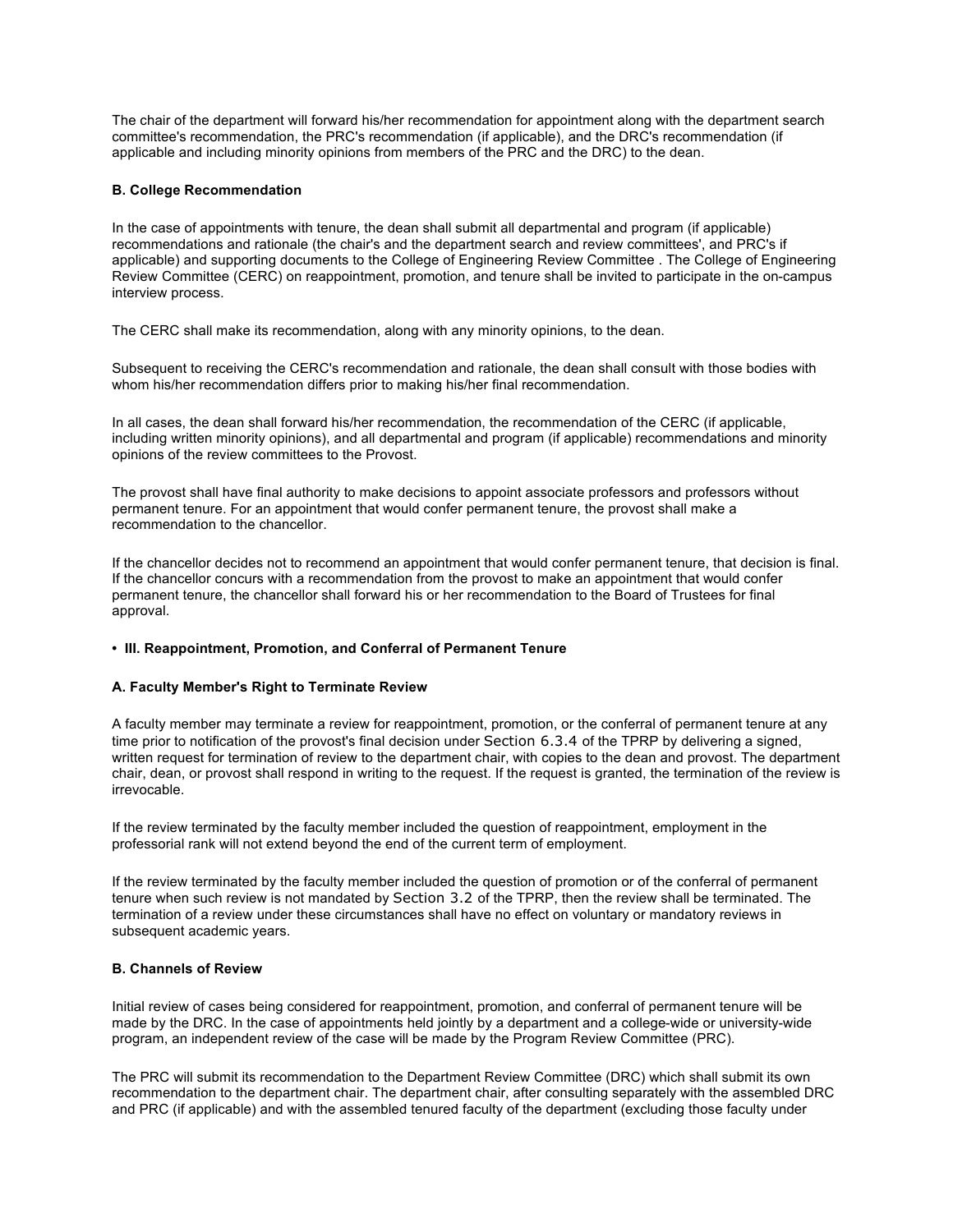review), shall submit his/her recommendation together with that of the DRC and PRC and any minority opinions of the DRC and PRC (if applicable) to the dean. Evaluations of the candidate's dossier by the PRC, DRC, and by the chair are intended to be separate and independent. However, the DRC may invite the department chair into its discussions if the DRC unanimously determines that doing so will assist in its deliberations. The DRC shall submit its recommendation(s) and rationale(s) whether or not to reappoint, to promote, or to confer permanent tenure to the department chair after considering the advice provided by such permanently-tenured faculty. If the department chair's determination is positive on each action under review, he or she shall, after consulting with the assembled DRC, submit his or her determination and rationale, together with the recommendation(s) and rationale(s) of the DRC, to the dean of the college.

If, after consulting with the assembled DRC, the department chair determines not to reappoint, promote, or confer permanent tenure for a faculty member under review, he or she shall meet with the faculty member to provide the faculty member with a copy of that determination and its rationale and to explain the faculty member's right of rebuttal. Within ten days after this meeting, the faculty member may submit to the dean and the chair his or her written rebuttal to the chair's determination. Upon receipt of the faculty member's rebuttal or at the end of ten days after the chair meets with the faculty member, if the faculty member does not submit a rebuttal, the chair shall submit his or her determinations and rationales together with the recommendations and rationales of the DRC and PRC (if applicable) to the dean of the college.

When the department chair recommends a reappointment, promotion, or the conferral of tenure, the CERC shall consider the case and submit its recommendation to the dean. The dean, after consulting with the assembled CERC, shall then submit his/her recommendation together with that of the CERC, the DRC, the department chair, PRC (if applicable), and any expressed minority opinions from members of the DRC, PRC (if applicable), and the CERC to the provost.

If, after consulting with the assembled CERC, the dean determines not to reappoint, promote, or confer permanent tenure for a faculty member under review, he or she shall meet with the faculty member to provide the faculty member with a copy of that determination and its rationale and to explain the faculty member's right of rebuttal. Within ten days after this meeting, the faculty member may submit to the provost and the dean his or her written rebuttal to the dean's determination. Upon receipt of the faculty member's rebuttal or at the end of ten days after the dean meets with the faculty member, if the faculty member does not submit a rebuttal, the dean shall submit his or her determinations and rationales together with the recommendations and rationales of the CERC, DRC and the PRC (if applicable); the determinations and rationales of the department chair; and the faculty member's rebuttal(s), if any, to the provost.

# **C. Program Review Committee for College-wide or University-wide Programs (PRC) and Department Review Committee (DRC)**

# Composition of PRC (if required)

The PRC is to have at least three permanently tenured voting members if possible from the program, and the majority of the committee must be permanently tenured. If three tenured faculty are not available, the PRC committee will be chosen from the college or university. Only tenured faculty members of the committee have voting rights. The same program members will serve on the committee to review faculty members from different home departments in the same academic year. The chairs and faculty members under review are not eligible to serve on the committee.

#### Elections

The members of the PRC shall be elected by the program faculty no later than April 15 of each year but as early as possible in order to allow the PRC ample time to review the faculty candidates. Permanently tenured faculty from the college or university may be elected as voting members to the PRC only if necessary to constitute the committee. All full-time faculty members of the program who hold professorial rank are eligible to vote. The PRC shall elect its own committee chair.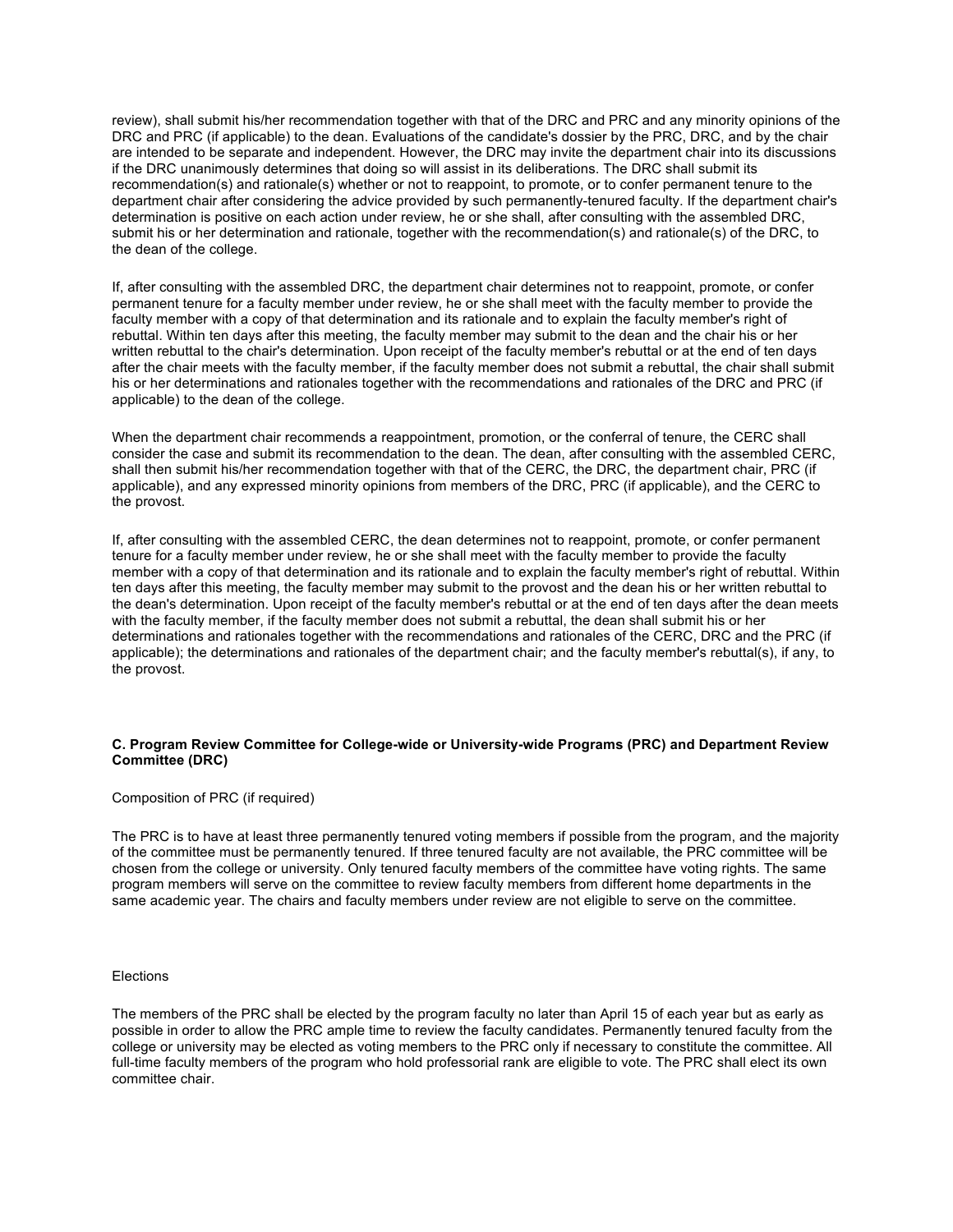### Term

The term of the PRC shall be for one calendar year starting the first day of the fall semester after election. However, the PRC is not to be discharged until completion of all business started during its tenure.

#### **Charter**

The PRC provides recommendations to the faculty member's home department review committee (DRC) on reappointment, promotion, and tenure (including initial appointments with tenure).

#### Composition of DRC

The DRC is to have at least three permanently tenured voting members from the department), and the majority of the committee must be permanently tenured. Only tenured faculty members of the committee have voting rights. Faculty members under review are not eligible to serve on the committee. No dean, department chair, or any other faculty member who has administrative responsibilities that include line authority to affect salary for, evaluation of, or dismissal of faculty members may serve on the DRC. No faculty member may participate in the same case as a member of the PRC (if applicable), the DRC, and the CERC in reviewing or providing recommendations about reappointment, promotion, or the conferral of permanent tenure.

#### Election

The members of the DRC shall be elected by the department faculty no later than April 15 of each year but as early as possible in order to allow the DRC ample time to review the faculty candidates. All full-time faculty members of the department who hold professorial rank are eligible to vote. The DRC shall elect its own committee chair.

#### Term

The term of the DRC shall be for one calendar year starting the first day of the fall semester after the election. However, the DRC is not to be discharged until completion of all business started during its tenure.

# **Charter**

The DRC provides recommendations and rationales to its department chair on reappointment, promotion, and conferral of permanent tenure (including initial appointments with permanent tenure).

## **D. College of Engineering Review Committee (CERC)**

#### Composition

The CERC shall consist of one full-time faculty member from each department all of whom shall have permanent tenure. The dean, associate and assistant deans, department chairs, faculty members under review, and current members of the department review committees or PRC (if applicable) on reappointment, promotion, and tenure are not eligible to serve on the CERC. No dean, department chair, or any other faculty member who has administrative responsibilities that include line authority to affect salary for, evaluation of, or dismissal of faculty members may serve on the CERC.

It is the responsibility of members of the CERC to act in the interest of the college in general. Members of the CERC do not serve on that body to represent the interests of their home departments in supporting or opposing the case of any faculty member under consideration by the CERC.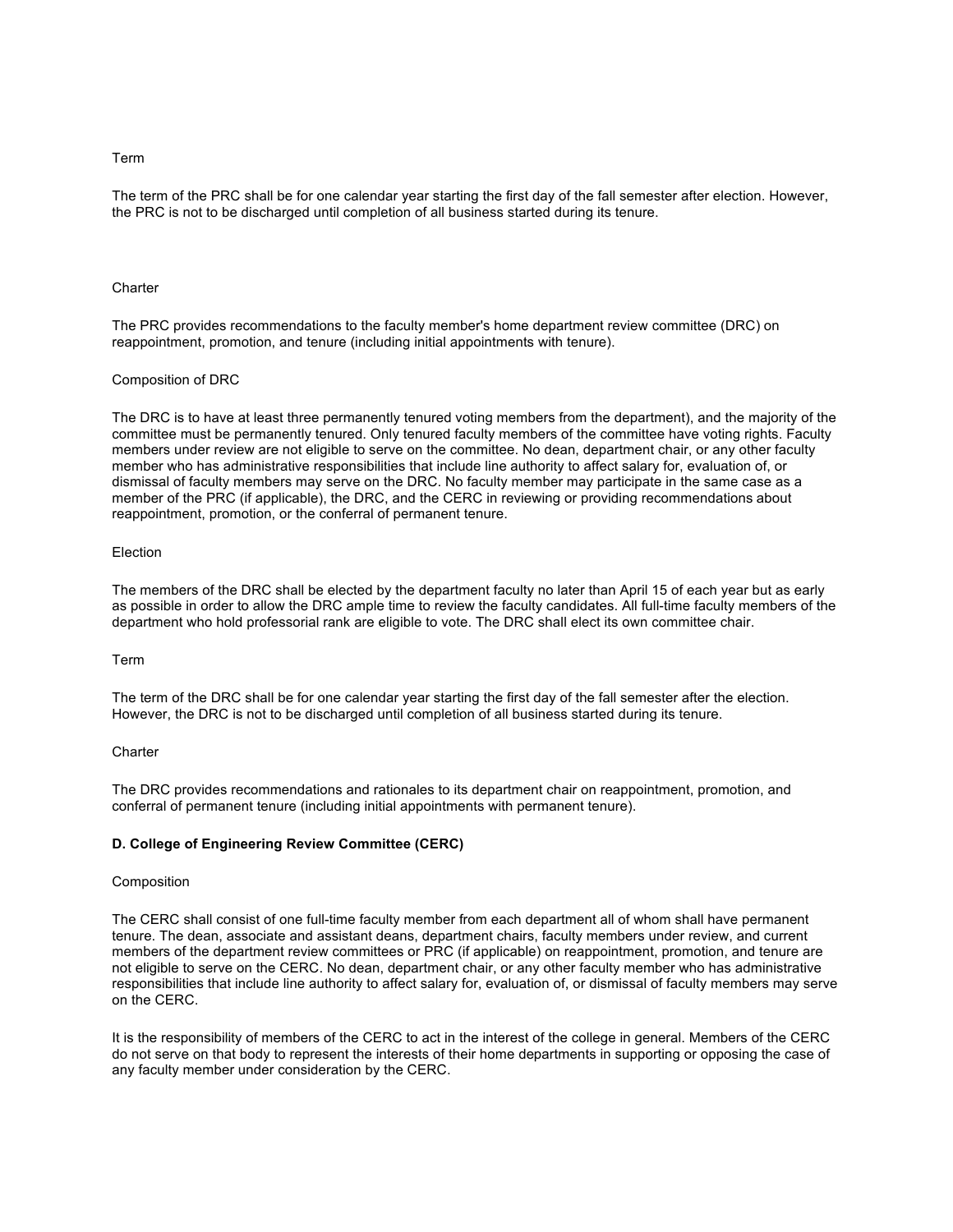# Election

The members of the CERC shall be elected at large by the college faculty prior to April 15 by written ballot. There shall be one, and only one, member on the CERC from each of the departments within the college. The CERC shall elect its own chair. Each department shall nominate at least one eligible faculty member from the ballot. Every voting member of the faculty may vote for up to N nominees, where N is the number of departments.

#### Term

The term of the CERC shall be for one calendar year starting the first day of the fall semester after the election. However, the CERC is not to be discharged until completion of all business started during its tenure.

## **Charter**

The CERC provides recommendations and rationales to the dean on appointment with tenure, reappointment, promotion, and conferral of permanent tenure.

# **E. Consideration Guidelines**

## **E.1 Documentation**

All recommendations for reappointment, promotion, or grant of tenure forwarded to the office of the dean from a department of the college of engineering must contain at least the following:

#### **• Complete and up-to-date vita (resume) (prepared by candidate; see attached format);**

**• An Affirmative Action Form;**

**• The department chair's recommendation and a written summary evaluation of the activities since the last previous appointment or promotion as they relate to the criteria for reappointment, promotion, or grant of permanent tenure;**

**• The written recommendation (supporting or differing) of the DRC and PRC (if applicable); and**

**• All other documentation material the department and/or candidate wish to provide to support the recommendation. Materials include but are not limited to student teaching evaluations, publications, awards, patents, certificates of merit or appreciation for professional service, alumni, peer, and external evaluations. This material will be returned to the originating departments. It will be retained there indefinitely or be placed in the candidate's personnel file.**

#### **E.1.1 Format of Vita**

A suggested format for a vita to accompany recommendations for reappointment, promotion, and permanent tenure is given below. The information requested is that which must be presented to the Board of Trustees and/or the Board of Governors.

- Education: full name and present rank. List degrees earned, year earned, and institution.
- Professional Experience: List teaching experience at colleges and universities, years employed, and ranks held. Also list pertinent related employment.
- University and Community Service: List membership on departmental, college, and university-wide committees and any involvement in community matters, consulting activities, etc.
- Publications and Research: List publications and research funds awarded.
- Honors and Awards: List educational and community service awards.
- Professional Affiliations: List memberships in educational- and professional-related organizations.

# **E.2 Criteria for Professorial Rank and Permanent Tenure Consideration**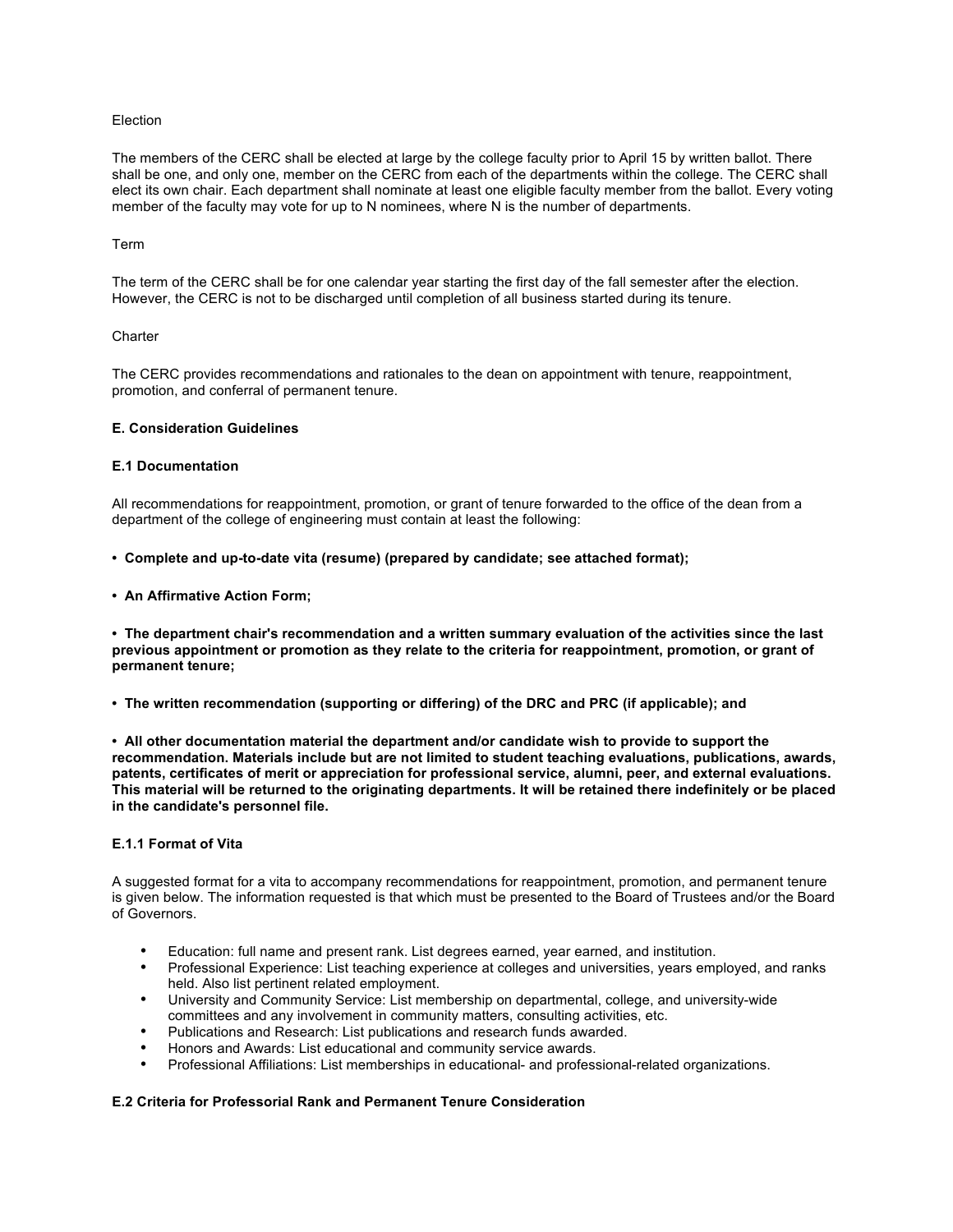# **E.2.1. Reappointment as Assistant Professor**

- Documented past accomplishments in teaching, research, advising student research, and professional activities. Performance measures include but are not limited to teaching evaluations, contributions to course and curriculum development, establishment of a research program, publications, consulting, service as advisor for undergraduate student projects, involvement in departmental and/or program (if applicable), college and university committee activities, and participation in professional societies.
- Demonstration of significant potential for continued future activities and achievements vital to the college of engineering.
- Demonstrated collegiality and ability to cooperatively interact with colleagues, members of the university community, and appropriate persons outside the university.

# **E.2.2 Promotion to the Rank of Associate Professor and/or Grant of Permanent Tenure**

- Documented, demonstrated evidence of the sustained development of a solid record of accomplishments in teaching, research, scholarly activities, consulting, supervision and support of student research, and service. Performance measures include but are not limited to teaching evaluations; a record of refereed publications; service as an advisor for undergraduate student projects; sponsored research projects; active participation in program, departmental, college, and university committees; and professional activities beyond the boundaries of UNC Charlotte.
- Potential for a leadership role in his/her professional discipline.
- Potential to remain a valued faculty member of the department.
- Demonstrated collegiality and ability to cooperatively interact with colleagues, members of the university community, and appropriate persons outside the university.

# **E.2.3 Promotion to the Rank of Professor**

- Documented evidence of the sustained development of a solid record of accomplishments in teaching, research, scholarly activities, supervision and support of student research, and service. Performance measures include but are not limited to teaching evaluations, a record of refereed publications, and service as advisor for undergraduate student projects and/or student research.
- Demonstrated evidence of leadership in scholarship and service.
- Distinguished achievement in teaching or research.
- Established good reputation in the candidate's profession.
- Demonstrated collegiality and ability to cooperatively interact with colleagues, members of the university community, and appropriate persons outside the University.

# **E.3 Evaluation of Teaching, Research, Scholarly Activities, Consulting and Service**

# **E.3.1 Teaching**

**Student Evaluation** 

Faculty review of student evaluations plays an important role in assessing the candidate's teaching effectiveness. Student evaluations will be submitted for all courses taught by the candidate for a minimum of five years (when applicable) immediately preceding the year of review.

• Alumni Evaluation

The department chair, DRC, and PRC (if applicable) may solicit input from alumni to evaluate the teaching effectiveness and educational values received from the candidate. The alumni (including undergraduate and graduate alumni when applicable) will be contacted and questioned regarding the candidate's teaching effectiveness via the course work and projects in preparing the student for his/her selected career.

Peer Evaluation

The candidate's ability to provide effective teaching and advising may be assessed by the members of the DRC and PRC (if applicable) through the formal written peer evaluations and other appropriate mechanisms such as: (a)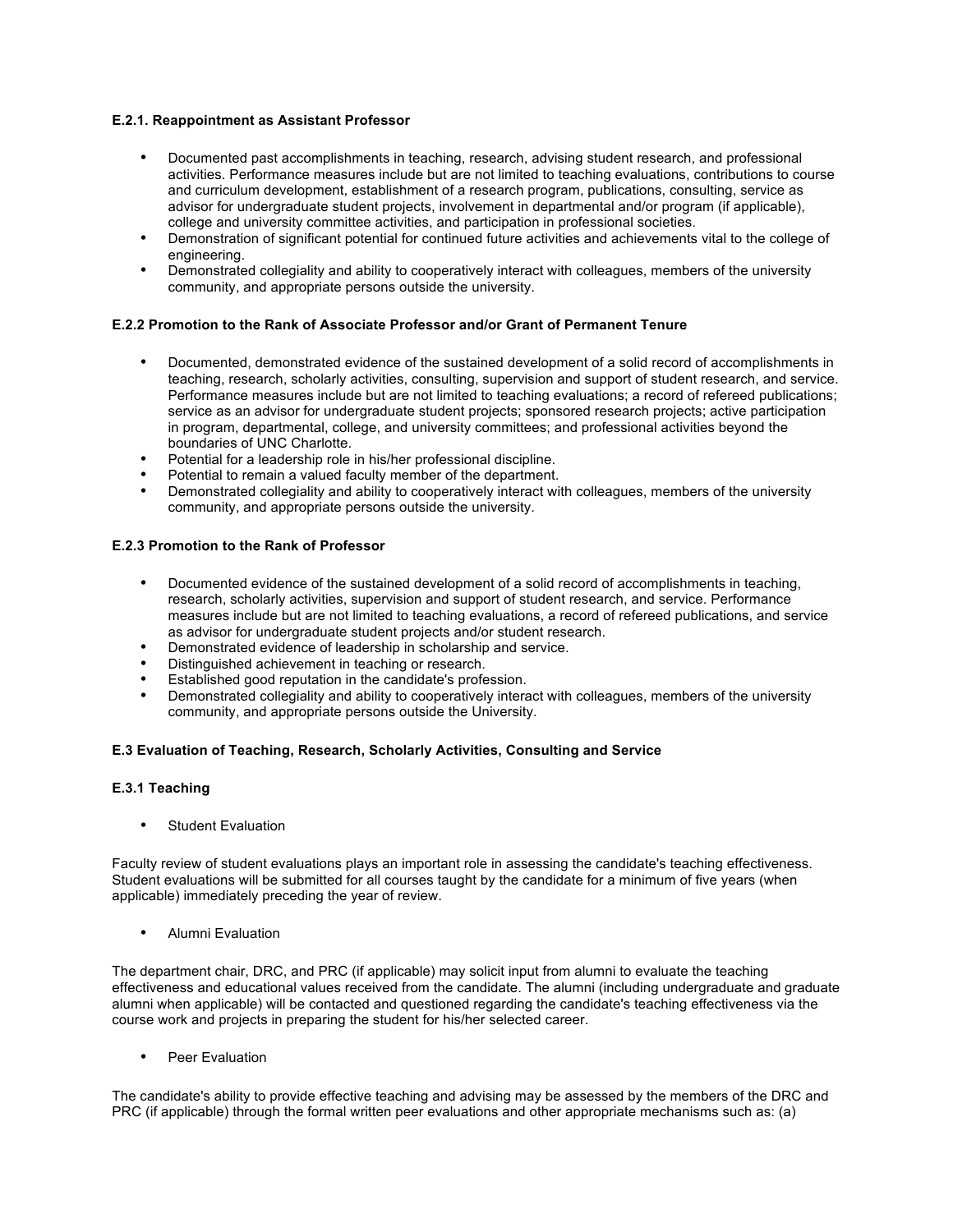candid discussions between committee members and individuals or groups of students enrolled in the candidate's classes, and (b) classroom visits or other mechanisms used by the department and/or the DRC and PRC (if applicable).

# **E.3.2 Research, Scholarly Activities, and Consulting**

• Internal Evaluation

Faculty within the candidate's discipline and/or program (if applicable) will evaluate and provide input regarding the significance and quality of the candidate's research, consulting, and scholarly activities.

• External Evaluation In the case of a promotion and tenure decision, the department chair, with the assistance of the DRC and PRC (if applicable), will solicit input regarding the candidate's research, consulting, and scholarly activities from external sources. For a reappointment case, it is at the discretion of the department or program to solicit input from external sources. When external input is solicited, the sources may include faculty members at other academic institutions and/or recognized professionals in the candidate's field. Emphasis will be placed on the significance and quality of the published materials and the candidate's contribution and leadership in his/her field of research.

# **E.3.3 Service**

• Internal Evaluation

The candidate may submit a list of his/her service activities with brief elaboration. Service activities include but are not limited to administrative responsibilities in the department, the program, or center (if applicable); college and/or university committee assignments; non-university professional activities; participation in continuing education; professional registration; and consulting. Faculty within the candidate's discipline and department may provide input regarding the significance and quality of the candidate's service activities.

**External Evaluation** In the case of a promotion and tenure decision, the department chair, with the assistance of the DRC and PRC (if applicable), will solicit input regarding the candidate's service activities from external sources. For a reappointment case, it is at the discretion of the department or program to solicit input from external sources. When external input is solicited, the sources may include but are not limited to faculty members within the university and at other academic institutions, recognized professionals in the candidate's field, and/or alumni. Emphasis will be placed on the candidate's contribution and leadership in his/her area of service.

# **F. Permissible and Impermissible Grounds**

As specified in the TPRP, decisions pertaining to reappointment, promotion, and tenure are the responsibility of the officers of administration authorized to make them. Such officers may use, as the basis of their decisions, any factors deemed relevant to total institutional interests. Under no circumstances shall a recommendation/decision not to appoint, reappoint, promote, or tenure be based upon: (1) exercise by the faculty member's rights of freedom of speech guaranteed by the First Amendment to the Constitution of the United States or by Article I of the Constitution of North Carolina; (2) discrimination based upon the race, color, creed, sex, disability, sexual orientation, religion, age, or national origin of the faculty member, or because of the person's honorable service in the armed services of the United States; or (3) Personal Malice as defined in ( Section 1.13 ) of the TPRP.

# **• Closed Sessions**

Any deliberations by a department, program (if applicable), or college review committee concerning reappointment, promotion, or the conferral of permanent tenure for a particular faculty member shall be held in closed session with only those present whom the committee deems necessary to its deliberations.

# **H. Confidentiality**

All documents submitted or created in connection with the process of review for reappointment, promotion, or the conferral of permanent tenure, and the information contained therein, as well as information derived from any discussions that are part of the formal review, are considered confidential personnel information. All persons participating in the process of review for initial appointment, reappointment, promotion, or the conferral of permanent tenure shall treat such information as confidential. Such confidential records and information shall not be disclosed to or discussed with any person except: (1) review committee members; (2) those persons required or permitted to be